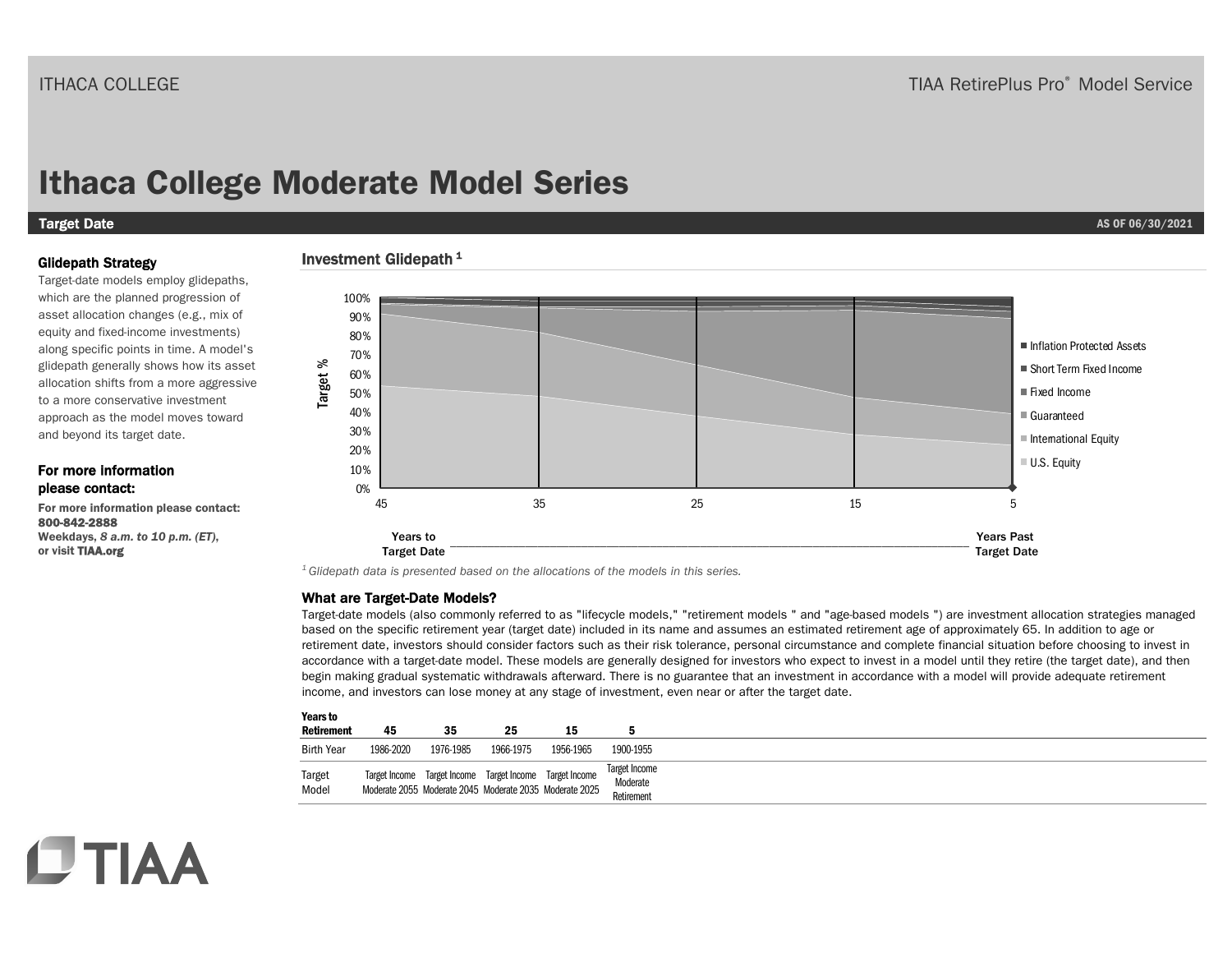#### Investment Objective and Strategy

The Ithaca College Moderate Model Series was created for plan participants who plan to retire in or near a target year or are in retirement with a moderate risk tolerance. The moderate portfolio begins with an equity exposure of 95% and enters retirement with an equity exposure of 40%. Target Income portfolios are well diversified and invested across several asset classes including global stocks, US bonds and real assets. At retirement, the TIAA Traditional allocation within the model offers participants retirement income options that can last a lifetime.

#### **Performance**

The returns quoted represent past performance, which is no guarantee of future results. Returns and the principal value of your investment will fluctuate and you may experience gain or loss. The performance shown is of the underlying funds and that of a hypothetical account invested in accordance with the Model during the relevant time periods and reflects the weighted average return of the underlying investments. Actual and current performance may be higher or lower. For current performance information, including performance to the most recent month-end, call 800-842-2888. Performance may reflect waivers or reimbursements of certain expenses at both the model and underlying investment level. Absent these waivers or reimbursement arrangements, performance may be lower. Performance shown is cumulative for periods under one year.

|                                                           | <b>Target Income</b><br>Moderate 2055 <sup>5</sup> | <b>Target Income</b><br>Moderate 2045 <sup>5</sup> | <b>Target Income</b><br>Moderate 2035 <sup>5</sup> | <b>Target Income</b><br>Moderate 2025 <sup>5</sup> | <b>Target Income</b><br><b>Moderate Retirement 5</b> |  |
|-----------------------------------------------------------|----------------------------------------------------|----------------------------------------------------|----------------------------------------------------|----------------------------------------------------|------------------------------------------------------|--|
| <b>Birth Year</b>                                         | 1986-2020                                          | 1976-1985                                          | 1966-1975                                          | 1956-1965                                          | 1900-1955                                            |  |
| Years to Retirement                                       | 45                                                 | 35                                                 | 25                                                 | 15                                                 | 5                                                    |  |
| <b>Inception Date</b>                                     | 07/31/2021                                         | 07/31/2021                                         | 07/31/2021                                         | 07/31/2021                                         | 07/31/2021                                           |  |
| <b>Total Returns</b>                                      |                                                    |                                                    |                                                    |                                                    |                                                      |  |
| 3-Month                                                   | $\sim$                                             | $\overline{\phantom{a}}$                           | $\overline{\phantom{a}}$                           | $\sim$                                             | $\overline{\phantom{a}}$                             |  |
| <b>YTD</b>                                                | $\overline{\phantom{a}}$                           | $\sim$                                             | $\bar{a}$                                          | $\sim$                                             | $\sim$                                               |  |
| <b>Average Annual Total Returns</b>                       |                                                    |                                                    |                                                    |                                                    |                                                      |  |
| 1 Year                                                    | $\sim$                                             | $\sim$                                             | $\bar{a}$                                          | $\sim$                                             | $\sim$                                               |  |
| 3-Year                                                    | $\overline{\phantom{a}}$                           | $\overline{\phantom{a}}$                           | $\overline{\phantom{a}}$                           | $\sim$                                             | $\sim$                                               |  |
| 5-Year                                                    | $\sim$                                             | $\sim$                                             | $\overline{\phantom{a}}$                           | $\sim$                                             | $\overline{\phantom{a}}$                             |  |
| 10-Year                                                   | $\sim$                                             | $\sim$                                             | $\overline{\phantom{a}}$                           | $\sim$                                             | $\sim$                                               |  |
| Since Inception                                           | $\sim$                                             | $\sim$                                             | $\sim$                                             | $\sim$                                             | $\sim$                                               |  |
| <b>Expenses</b>                                           |                                                    |                                                    |                                                    |                                                    |                                                      |  |
| <b>Total Operating Expense</b><br>Ratio (including fees)* | 0.13%                                              | 0.12%                                              | 0.11%                                              | 0.11%                                              | 0.10%                                                |  |
| <b>Fees and Expenses Related</b><br>to the Model Services |                                                    |                                                    |                                                    |                                                    |                                                      |  |
| Record Keeping Fees**                                     | 0.00%                                              | 0.00%                                              | 0.00%                                              | 0.00%                                              | 0.00%                                                |  |
| Program Sponsor Fee***                                    | 0.00%                                              | 0.00%                                              | 0.00%                                              | 0.00%                                              | 0.00%                                                |  |
| Plan Advisor Feest                                        | 0.08%                                              | 0.08%                                              | 0.08%                                              | 0.08%                                              | 0.08%                                                |  |
| Other Expenses‡                                           | 0.00%                                              | 0.00%                                              | 0.00%                                              | 0.00%                                              | 0.00%                                                |  |
| Expense Example††                                         | \$1.37                                             | \$1.26                                             | \$1.16                                             | \$1.16                                             | \$1.05                                               |  |

TIAA RetirePlus Pro® Model Service

**Target Date AS OF 06/30/2021**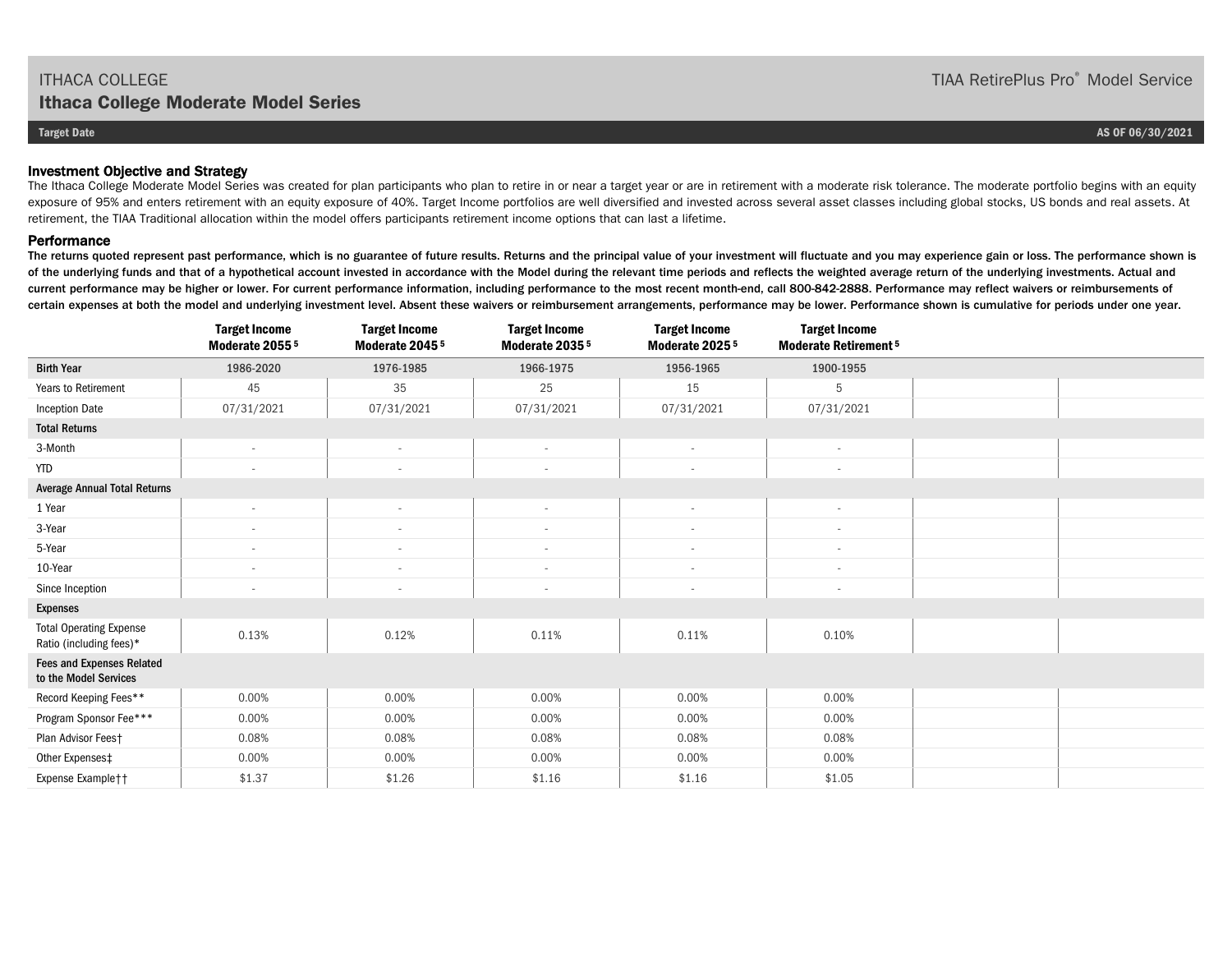### TIAA RetirePlus Pro® Model Service

#### **Target Date AS OF 06/30/2021**

Birth YearYears to RetirementInception Date Total Returns3-MonthYTDAverage Annual Total Returns 1 Year3-Year5-Year10-YearSince Inception Expenses Total Operating Expense Ratio (including fees)\* Fees and Expenses Related to the Model ServicesRecord Keeping Fees\*\* Program Sponsor Fee\*\*\* Plan Advisor Fees† Other Expenses‡ Expense Example††

 \* The Total Operating Expense Ratio of a plan participant's model-based account is based on the total expense ratio (including fees) of each underlying investment blended in accordance with the Target Allocations for the Model, plus the amount of Program-related fees and other expenses allocated to each model-based account by the Plan Fiduciary. For information concerning each underlying investment's fees and expenses, see its most current prospectus or similar offering document.

\*\* TIAA and the Plan Fiduciary have agreed to an Employer Plan Pricing Model in connection with the agreement for TIAA to provide recordkeeping services separate from the model-based account services, and there is currently no additional fee for the model-based account service. Fees paid to TIAA for recordkeeping services are allocated to the plan participants in the Employer Plan based on their pro rata percentage of the assets in the Employer Plan, unless the Plan Fiduciary, in its sole discretion, determines to pay such fees directly.

\*\*\* TIAA and its affiliates are not currently charging any separate or additional fee for the services provided by TIAA as the Program Sponsor, although TIAA may charge a fee for services provided in its capacity as Program Sponsor in the future.

 $^{\dagger}$  Fees charged to the Employer Plan by the Plan Advisor in connection with the Model will be allocated to the model-based accounts invested based on the Model, unless the Plan Fiduciary, in its sole discretion, determines to pay such advisory fees directly.

 ‡ Other expenses include expenses related to any auditor or other service provider engaged by the Plan Fiduciary in connection with the Model Service, extraordinary expenses incurred by the Program Sponsor in administering the Program, and such other expenses as the Plan Fiduciary, in its sole discretion, determines to allocate to the Plan Participants. Such expenses are allocated to the model-based accounts invested based on the Model, unless the Plan Fiduciary, in its sole discretion, determines to pay such advisory fees directly.

<sup>††</sup> This is an example to help you compare the cost of investing in underlying investments based on the Model with the cost of investing in other investment options. The example assumes that you invest \$1,000 in underlying investments based on the Model for a one year period and then redeem all your investments in the underlying investments at the end of the one year period. The example also assumes that your investment has a 5% return during the year and that the expenses of each underlying investment, before expense reimbursements, remain the same. However, your actual costs may be higher or lower.

5 Total returns and since inception returns are cumulative.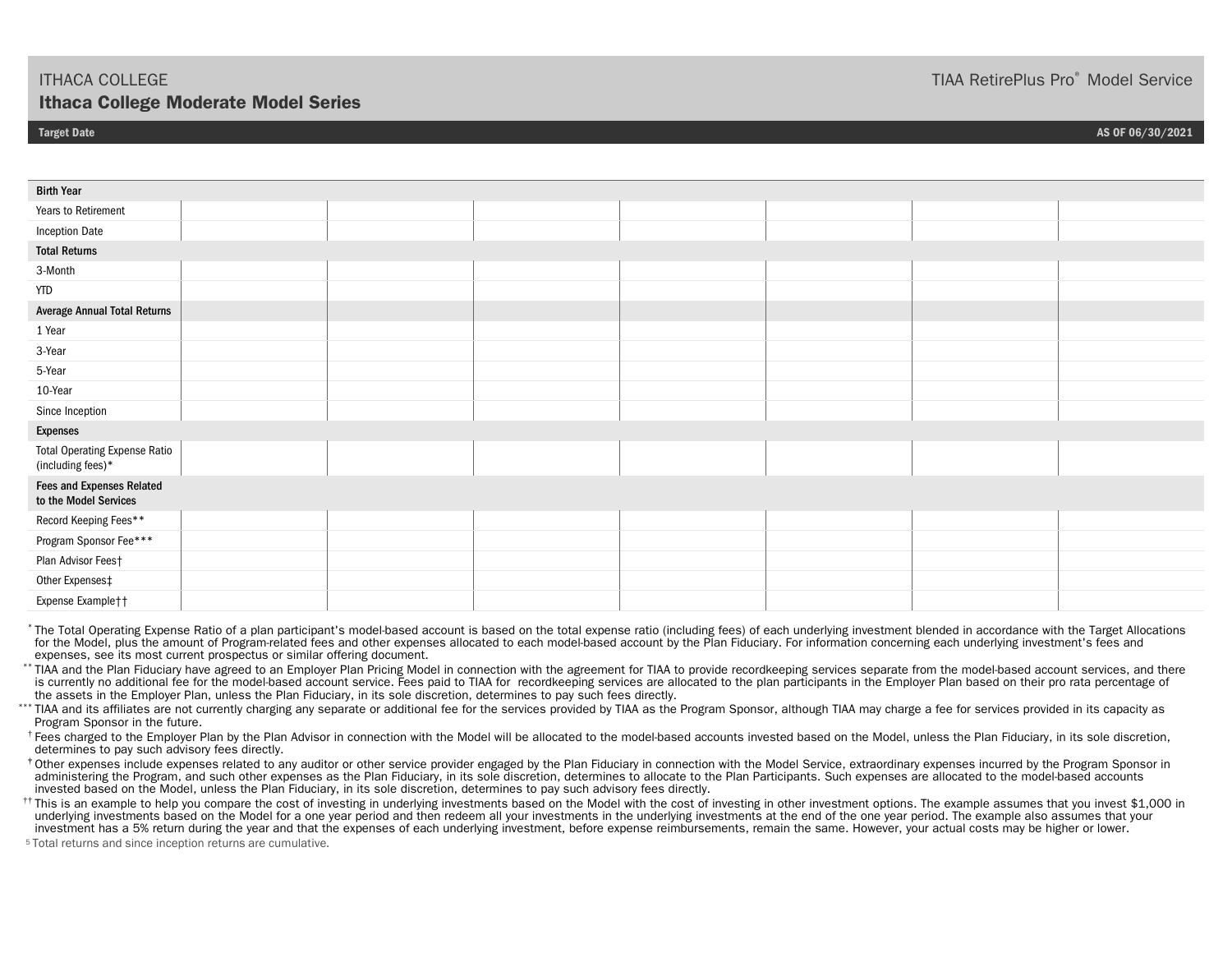**Target Date AS OF 06/30/2021** 

#### **Important Information**

You should consider the investment objectives, principal strategies, principal risks, portfolio turnover rate, performance data, and fee and expense information of each underlying investment carefully before **directing an investment based on the model. For a free copy of the program description and the prospectus or other offering documents for each of the underlying investments (containing this and other information), call TIAA at 877-518-9161. Please read the program description and the prospectuses or other offering documents for the underlying investments carefully before investing.** 

By communicating the information contained in this material, TIAA is not providing impartial investment advice or giving advice in a fiduciary capacity regarding any investment by, or other transaction of, the plan(s). TIAA is acting solely in a sales capacity with respect to an arms-length sale, purchase, loan, exchange or other transaction related to the investment of securities or other investment property.

This material is for informational purposes only and does not constitute a recommendation to invest through a model or to purchase any security or advice about investing or managing retirement savings. This material does not take into account the specific objectives or circumstances of a plan participant, or suggest any specific course of action. Investment decisions should be made in consultation with a plan participant's personal advisor based on his or her own objectives and circumstances.

TIAA RetirePlus Pro, a model-based service, is administered by Teachers Insurance and Annuity Association of America ("TIAA") as plan recordkeeper.

 The TIAA RetirePlus Pro Models are asset allocation recommendations developed in one of three ways, depending on your plan structure: i) by your plan sponsor, ii) by your plan sponsor in consultation with consultants and other investment advisors designated by the plan sponsor, or iii) exclusively by consultants and other investment advisors selected by your plan sponsor whereby assets are allocated to underlying mutual funds and annuities that are permissible investments under the plan. Model-based accounts will be managed on the basis of the plan participant's personal financial situation and investment objectives.

The plan fiduciary and the plan advisor may determine that an underlying investment(s) is appropriate for a model portfolio, but not appropriate as a stand-alone investment for a participant who is not participating in TIAA RetirePlus Pro. In such case, participants who elect to unsubscribe from the service while holding an underlying investment(s) in their model-based account that has been deemed inappropriate as a stand-alone investment option by the plan fiduciary and/or plan advisor will be prohibited from allocating future contributions to that investment option(s).

Established Restrictions: Each plan participant may, but need not, propose restrictions for his or her model-based account, which will further customize such plan participant's own portfolio of underlying investments. The plan fiduciary is responsible for considering any restrictions proposed by a plan participant, and for determining (together with plan advisor(s)) whether the proposed restriction is "reasonable" in each case.

No Registration Under the Investment Company Act, the Securities Act or State Securities Laws - The model is not a mutual fund or other type of security and will not be registered with the Securities and Exchange Commission as an investment company under the Investment Company Act of 1940, as amended, and no units or shares of the model will be registered under the Securities Act of 1933, as amended, nor will they be registered with any state securities regulator. Accordingly, the model is not subject to compliance with the requirements of such acts, nor may plan participants investing in underlying investments based on the model avail themselves of the protections thereunder, except to the extent that one or more underlying investments or interests therein are registered under such acts.

No Guarantee - Neither the models nor any investment made pursuant to the models are deposits of, or obligations of, or guaranteed or endorsed by TIAA or their affiliates (except with respect to certain annuities sponsored by TIAA or its affiliates), or insured by the Federal Deposit Insurance Corporation, or any other agency. There is no guarantee that the underlying investments will provide adequate income at and through retirement and participants may experience losses. Participants should not allocate their retirement savings to the underlying investments unless they can readily bear the consequences of such loss.

Assets allocated to the underlying investments based on the model will be invested in underlying mutual funds and annuities that are permissible investments under the plan. Some or all of the underlying investments included in the model may be sponsored or managed by TIAA or its affiliates and pay fees to TIAA and its affiliates. In general, the value of a model-based account will fluctuate based on the performance of the underlying investments in which the account invests. For a detailed discussion of the risks applicable to an underlying investment, please see the prospectus or disclosure document for such underlying investment.

TIAA RetirePlus® and TIAA RetirePlus Pro® are administered by Teachers Insurance and Annuity Association of America ("TIAA") as plan recordkeeper. TIAA-CREF Individual & Institutional Services, Member FINRA and SIPC, distributes securities products. TIAA and CREF annuity contracts and certificates are issued by Teachers Insurance and Annuity Association of America (TIAA) and College Retirement Equities Fund (CREF), New York, NY, respectively. Each is solely responsible for its own financial condition and contractual obligations. Transactions in the underlying investments invested in based on the models on behalf of the plan participants are executed through TIAA-CREF Individual & Institutional Services, LLC, member FINRA.

TIAA RetirePlus Series®, TIAA RetirePlus® and TIAA RetirePlus Pro® are registered trademarks of Teachers Insurance and Annuity Association of America-College Retirement Equities Fund, 730 Third Avenue, New York, NY 10017.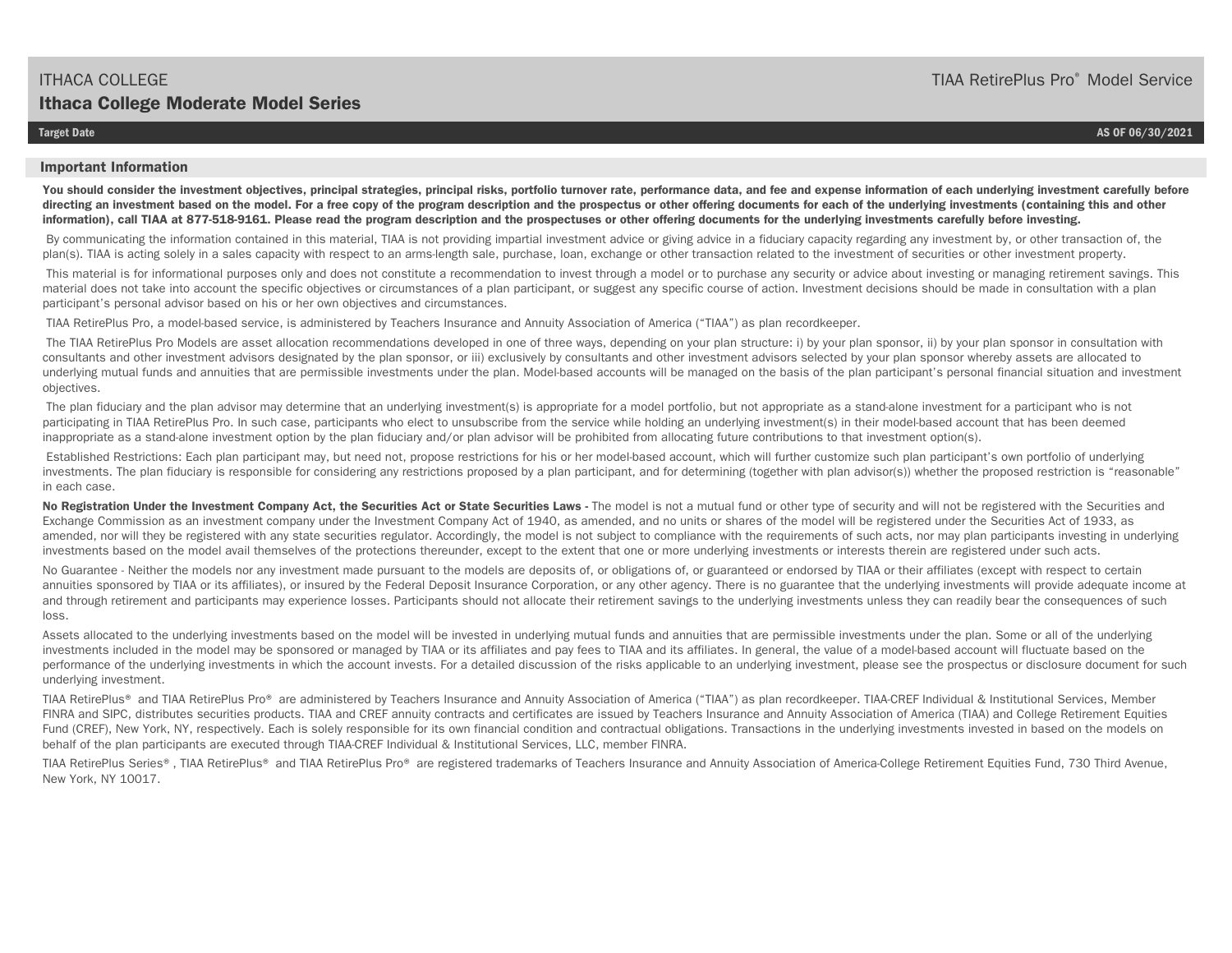#### **Data Provider Disclosure**

Investment Objective and Strategy and Model Fees and Expenses information provided by ITHACA COLLEGE. Neither TIAA nor its affiliates has independently verified the accuracy or completeness of this information.

Data for products managed by TIAA or its affiliates provided by TIAA. Data for products not managed by TIAA or its affiliates provided by Morningstar, Inc. ©2021 Morningstar, Inc. All Rights Reserved. The information contained herein: (1) is proprietary to Morningstar and/or its content providers; (2) may not be copied or distributed; and (3) is not warranted to be accurate, complete or timely. Neither Morningstar nor its content providers are responsible for any damages or losses arising from any use of this information. Neither TIAA nor its affiliates has independently verified the accuracy or completeness of this information.

#### **A Note About Model Risks**

Assets allocated to underlying investments based on the Model will be invested in underlying affiliated or unaffiliated mutual funds and annuities that are permissible investments under the plan. In general, the value of model-based accounts will fluctuate based on the share or unit prices of the underlying investments in which they invest. Assets in model-based accounts are subject to various types of risks, which may include but are not limited to:

Underlying Investment Risk, the assets invested based on a Model will be invested directly in underlying mutual funds and annuities that are permissible investments under the plan and are subject to asset allocation risk. Additionally, the assets are proportionally subject to the risks of those investment instruments' portfolio securities. Such risks may, among other things, include asset allocation risk, market risk, marke company risk, foreign investment risks, interest rate risk, credit risk, illiquid security risk, prepayment risk and extension risk as described more fully below.

Active Management Risk, the risk that a fund may underperform because of the allocation decisions or individual security selections of its portfolio manager; Asset Allocation Risk, the risk that the selection of investments and the allocation among them will result in the fund's underperformance versus similar funds or will cause an investor to lose money; **Call Risk**, the risk that, during periods of declining interest rates, an issuer of a bond may "call" (i.e., redeem) a bond prior to maturity, and the associated risk that bondholders will be reinvesting the proceeds at a lower interest rate; Company Risk, the risk that the financial condition of a company may deteriorate, causing a decline in the value of the securities it issues; **Credit Risk**, the risk that an issuer of bonds may default; **Current Income Risk**, the risk that the income a fund receives may unexpectedly fall as a result of a decline in interest rates; **Emerging Markets Risk**, the risk that securities issued in developing markets, where there is greater potential for political, currency and economic volatility, may be less liquid than those issued in more developed countries and foreign investors in these markets may be subject to special restrictions which could have an adverse impact on performance; **Extension Risk**, the risk that a security's duration will lengthen, due to a decrease in prepayments caused by rising interest rates; **Foreign Investment Risk**, the risk that securities of foreign issuers may lose value because of erratic market conditions, economic and political instability or fluctuations in currency exchange rates, which may be magnified in emerging markets; **Growth Investing**  Risk, the risk that, due to their relatively high valuations which are generally a function of expected earnings growth, growth stocks will be more volatile than value stocks and such earnings growth may not occur or be sustained; **Income Volatility Risk**, the risk that the income from a portfolio of securities may decline in certain interest rate environments; **Index Risk**, the risk that a fund's performance may not match that of its benchmark index; **Interest Rate Risk**, the risk that interest payments of debt securities may become less competitive during periods of rising interest rates and declining bond prices; **Large-Cap Risk**, the risk that large companies may grow more slowly than the overall market; Liquidity Risk, the risk that illiquid securities may be difficult to sell at their fair market value; Market Risk, the risk that the price of securities may fall in response to economic conditions; Mid-Cap Risk, the risk that stocks of mid-capitalization companies may have greater price volatility, lower trading volume and less liquidity than the stocks of larger, more established companies; **Prepayment Risk**, the risk associated with the early unscheduled return of principal on fixed-income investments, such as mortgage-backed securities; **Risks of inflationindexed bonds**, the risks that interest payments on inflation-indexed bonds may decline because of a change in inflation (or deflation) expectations; **Small-Cap Risk**, the risk that the securities of small companies may be more volatile than those of larger ones, and they are also often less liquid than those of larger companies because there is a limited market for small-cap securities; **Style Risk**, the risk that a fund's investing style may lose favor in the marketplace. Technology Risk, the risk that the various systems and technologies that the Model Service relies on for its operation and oversight may be subject to certain defects, failures or interruptions, including, but not limited to, those caused by malware, viruses and power failures. **For a detailed discussion of risk, please consult the individual models' fact sheets.** 

#### **Target Date AS OF 06/30/2021**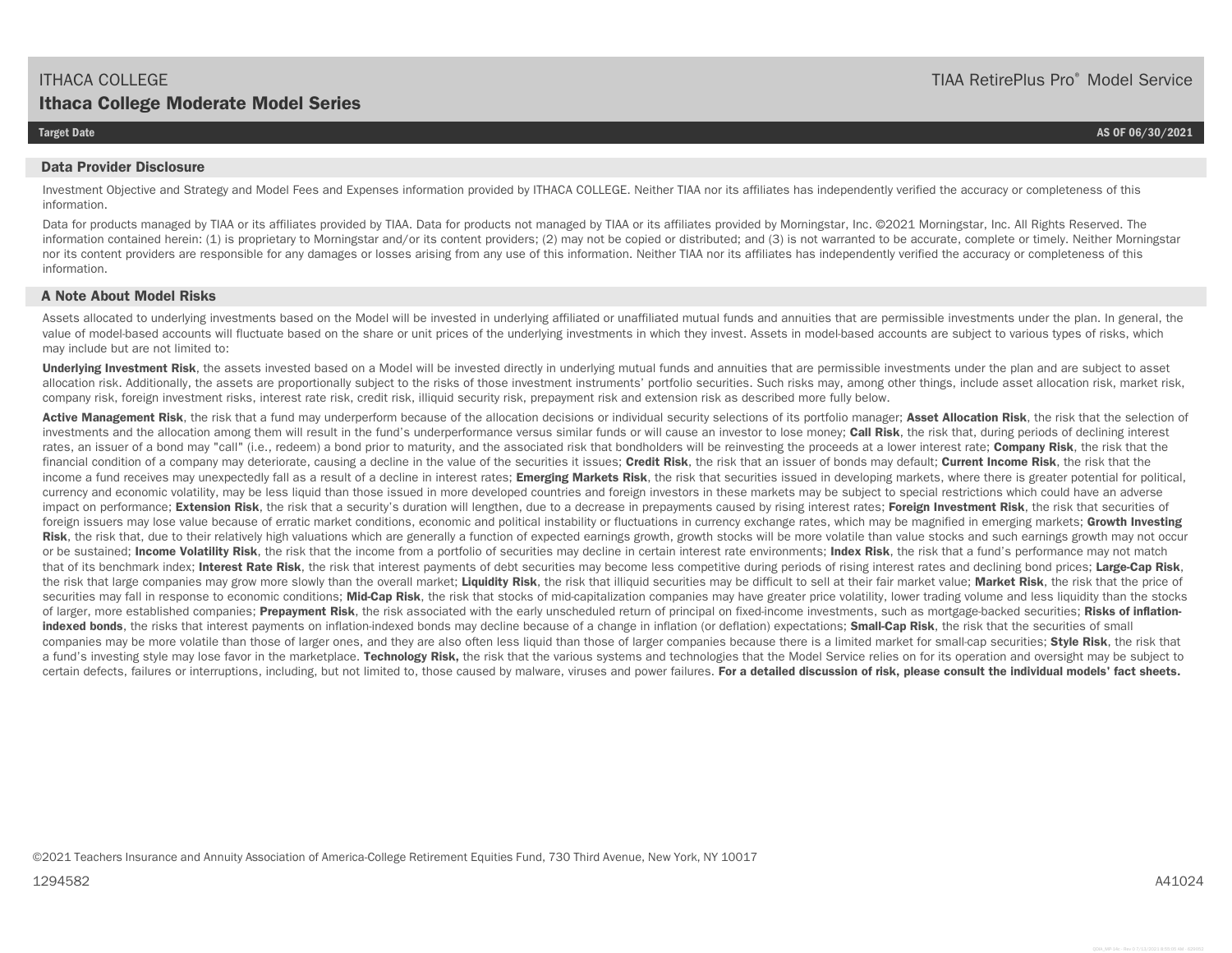**Models' Underlying Investment Performance and Expenses AS OF 06/30/2021** 

#### Underlying Investments' Performance

The performance data quoted represents past performance, and is no guarantee of future results. Your returns and the principal value of your investment will fluctuate so that your mutual fund shares and annuity account accumulation units, and shares or units of the investment vehicles in your model-based accounts, when redeemed, may be worth more or less than their original cost. Current performance may be lower or higher than the performance quoted. For performance current to the most recent month-end, call 800-842-2252 or visit TIAA.org/planinvestmentoptions and enter your plan ID. Performance may reflect waivers or reimbursements of certain expenses. Absent these waivers or reimbursement arrangements, performance results would have been lower. Since Inception performance shown is cumulative for periods less than one year.

|                                                                                   |                             |                       |         | <b>Total Returns</b> | <b>Average Annual Total Returns</b> |        |        |                                 | <b>Total Annual Operating</b><br>Expenses (%/per \$1000) |                          |                                 |                          |
|-----------------------------------------------------------------------------------|-----------------------------|-----------------------|---------|----------------------|-------------------------------------|--------|--------|---------------------------------|----------------------------------------------------------|--------------------------|---------------------------------|--------------------------|
| <b>Variable Return Investments</b>                                                | Morningstar<br>Category     | <b>Inception Date</b> | 3 Month | <b>YTD</b>           | 1 Year                              | 3 Year | 5 Year | 10 Year/<br><b>Since Incept</b> | <b>Gross</b>                                             | <b>Net</b>               | <b>Fee Waiver</b><br>Expiration | <b>Fees/Restrictions</b> |
| State Street Equity 500 Index Fund K Class (SSSYX) <sup>1, 2</sup>                | Large Blend                 | 9/17/14               | 8.52%   | 15.13%               | 40.55%                              | 18.54% | 17.52% | 14.03%                          | $0.11\%/$<br>\$1.10                                      | 0.02%<br>\$0.20          | 4/30/22                         | No                       |
| Benchmark: S&P 500 TR USD                                                         |                             |                       | 8.55%   | 15.25%               | 40.79%                              | 18.67% | 17.65% |                                 |                                                          | $\overline{\phantom{a}}$ |                                 |                          |
| State Street Small/Mid Cap Equity Index Fund K Class<br>$(SSMKX)^{1,2}$           | Mid-Cap Blend               | 8/12/15               | 6.81%   | 14.59%               | 61.25%                              | 18.48% | 18.75% | 14.96%                          | 0.24%/<br>\$2.40                                         | $0.05\%/$<br>\$0.50      | 4/30/22                         | <b>No</b>                |
| Benchmark: Russell Small Cap Complete TR USD                                      |                             |                       | 6.93%   | 14.71%               | 61.69%                              | 18.64% | 18.91% | $\overline{a}$                  |                                                          | $\overline{\phantom{a}}$ |                                 | $\sim$                   |
| Schwab Treasury Inflation Protected Securities Index<br>Fund (SWRSX) <sup>1</sup> | Inflation-Protected<br>Bond | 3/31/06               | 3.27%   | 1.71%                | 6.45%                               | 6.47%  | 4.10%  | 3.23%                           | $0.05\%/$<br>\$0.50                                      | $0.05\%/$<br>\$0.50      |                                 | Yes*                     |
| Benchmark: Bloomberg Barclays US Treasury US TIPS TR<br><b>USD</b>                | $\sim$                      |                       | 3.25%   | 1.73%                | 6.51%                               | 6.53%  | 4.17%  |                                 |                                                          | $\overline{\phantom{a}}$ |                                 |                          |
| State Street Aggregate Bond Index Fund K Class<br>$(SSFEX)^{1, 2}$                | Intermediate Core<br>Bond   | 9/19/14               | 1.80%   | $-1.77%$             | $-0.56%$                            | 5.31%  | 2.88%  | 3.27%                           | 0.22%/<br>\$2.20                                         | $0.03\%/$<br>\$0.30      | 4/30/22                         | No                       |
| Benchmark: Bloomberg Barclays US Aggregate Bond TR<br><b>USD</b>                  | $\sim$                      |                       | 1.83%   | $-1.60%$             | $-0.33%$                            | 5.34%  | 3.03%  |                                 |                                                          |                          |                                 |                          |
| iShares Developed Real Estate Index Fund K Class<br>$(BKRDX)^1$                   | <b>Global Real Estate</b>   | 8/13/15               | 9.24%   | 15.90%               | 34.08%                              | 7.20%  | 5.53%  | 6.10%                           | 0.14%/<br>\$1.40                                         | 0.14%/<br>\$1.40         | $\sim$                          | Yes*                     |
| Benchmark: FTSE EPRA Nareit Developed TR USD                                      |                             |                       | 9.42%   | 16.11%               | 34.83%                              | 7.39%  | 5.97%  | $\overline{\phantom{a}}$        |                                                          | $\overline{\phantom{a}}$ |                                 |                          |
| State Street Global All Cap Equity Ex US Index Fund K<br>Class $(SSGLX)^{1, 2}$   | Foreign Large Blend         | 9/17/14               | 5.64%   | 9.53%                | 36.55%                              | 9.66%  | 11.07% | 5.86%                           | 0.25%<br>\$2.50                                          | $0.07\%/$<br>\$0.70      | 4/30/22                         | No                       |
| Benchmark: MSCI ACWI Ex USA IMI NR USD                                            |                             |                       | 5.60%   | 9.58%                | 37.18%                              | 9.42%  | 11.20% |                                 |                                                          |                          |                                 |                          |

\*The Plan Fiduciary and/or the Plan Advisor have determined this investment is appropriate for a Model when combined with other underlying investments, but are not appropriate as a stand-alone investment option not participating in the TIAA RetirePlus Pro Model Service. Participants who elect to unsubscribe from the Service while holding this investment will be prohibited from allocating future contributions to the investment option. With regard to existing accumulations, depending on the type of contract, Participants may be required to transfer completely out of the investment option(s) deemed inappropriate as a stand-alone investment option.

Investment products, insurance and annuity products and investments based on Models: are not FDIC insured, are not bank guaranteed, are not deposits, are not insured by any federal government agency, are not a condition to any banking service or activity, and may lose value.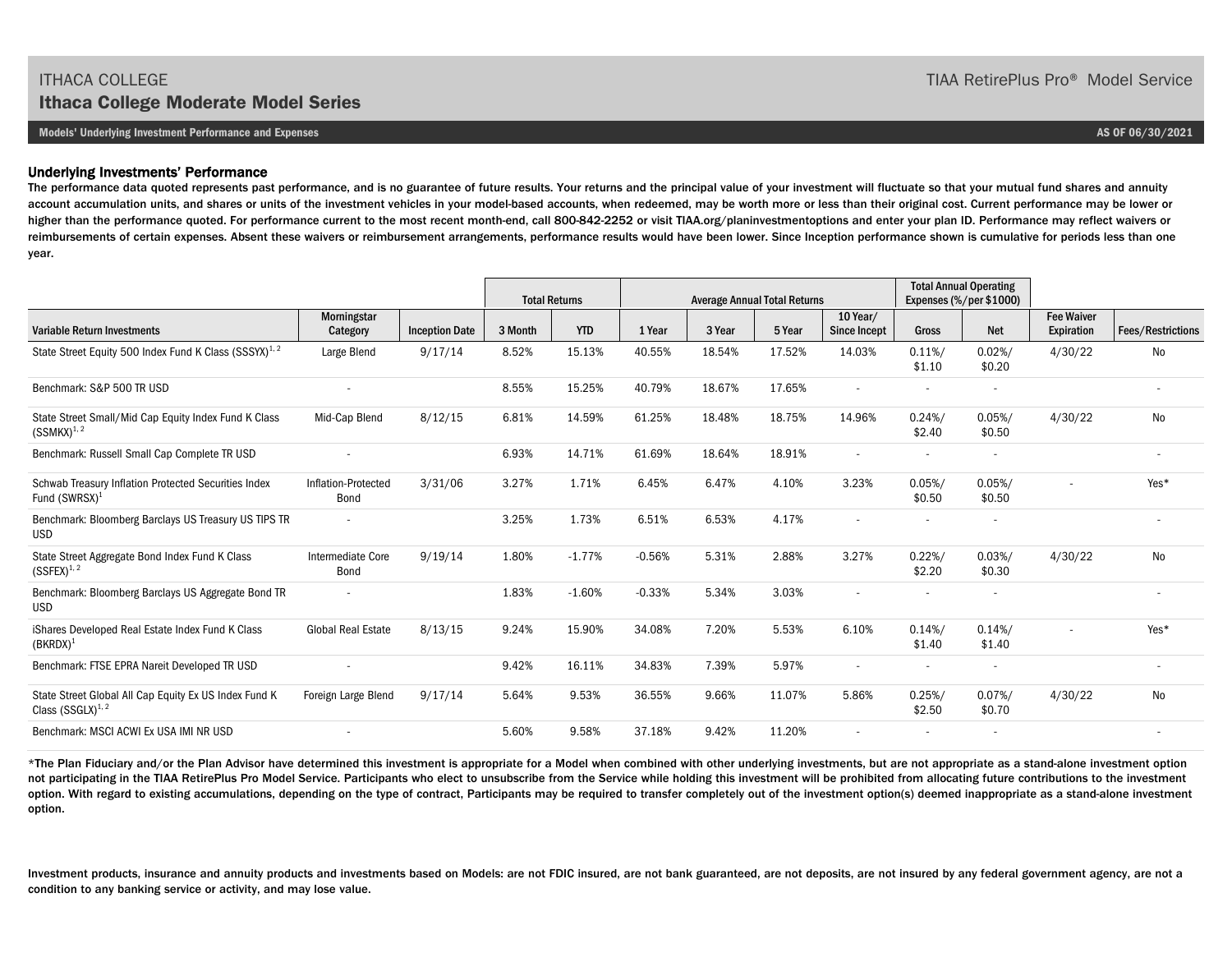**Underlying Investments Information AS OF 06/30/2021** 

|                                                                                   | <b>Total Returns</b>  |         | Average Annual Total Returns |        |        |        |         |                 |       |                                   |
|-----------------------------------------------------------------------------------|-----------------------|---------|------------------------------|--------|--------|--------|---------|-----------------|-------|-----------------------------------|
| <b>Fixed Return Investments</b>                                                   | <b>Inception Date</b> | 3 Month | <b>YTD</b>                   | 1 Year | 3 Year | 5 Year | 10 Year | Since Inception | Rate  | Guaranteed<br><b>Minimum Rate</b> |
| TIAA Traditional Retirement Choice Plus Annuity (RCP) Class (RCP) <sup>3, 4</sup> | 6/1/06                | 0.68%   | 1.42%                        | 3.05%  | 3.21%  | 3.29%  | 3.42%   | 3.62%           | 2.00% | 1.00%                             |

The current rate shown applies to premiums remitted during the month of July 2021 and will be credited through 2/28/2022. This rate is subject to change in subsequent months. Up-to-date rate of return information is available on your plan-specific website noted above or at 800-842-2733.

TIAA Traditional guarantees your principal and a minimum annual interest rate. The current guaranteed minimum interest rate is 1.00% for premiums remitted in March 2021 through February 2022, and is effective through February 2022. The account also offers the opportunity for additional amounts in excess of the minimum interest rate. When declared, additional amounts remain in effect for the twelve-month period that begins each March 1 for accumulating annuities and January 1 for payout annuities. Additional amounts are not guaranteed for the future years. All guarantees are subject to TIAA's claims paying ability.

For Retirement Choice Plus (RCP) contracts, and subject to the terms of your employer's plan, lump-sum withdrawals and transfers are available from the TIAA Traditional account without any surrender charges. For certain RCP contracts, any transfer from TIAA Traditional to a competing fund must first be directed to a non-competing fund for a period of 90 days. After 90 days, transfers may be made to a competing fund, including transferring back to TIAA Traditional. (TIAA Contract form IGRSP-02-ACC/TIAA Certificate form IGRSP-CERT3-ACC). After termination of employment additional income options may be available including income for life and IRS required minimum distribution payments.

The Contractholder (typically your employer as the sponsor of your plan) has the right to remove TIAA Traditional as a plan option. If elected, the contract's entire TIAA Traditional accumulation will be paid out in 60 monthly installments, without any surrender charge and will be reinvested at the direction of your plan sponsor. Please refer to your contract certificate for additional details.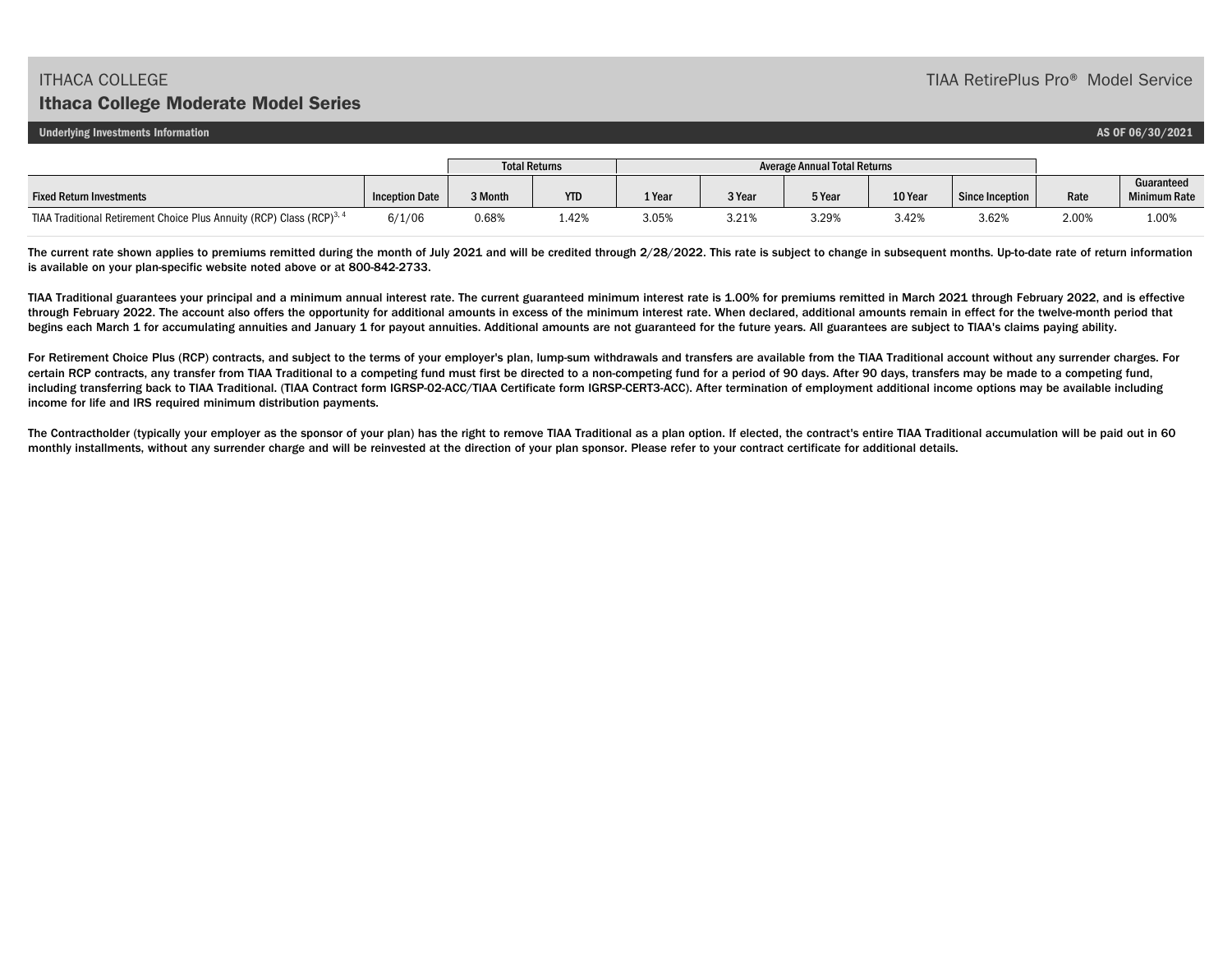#### **Underlying Investments Information AS OF 06/30/2021**

#### **Underlying Investments Important Information**

- <sup>1</sup> Accumulations in funds not managed by TIAA may be subject to administrative charges. These charges are subject to change. Please review current documents related to your plan.
- <sup>2</sup> The net annual expense reflects a voluntary reimbursement of various expenses, which will remain in effect until terminated. Had fees not been waived and/or expenses reimbursed currently or in the past, returns would have been lower. Please see the prospectus or other disclosure document for details.
- <sup>3</sup> Interest on accumulations credited to TIAA Traditional in the accumulating stage includes a guaranteed amount (1.00% for current RCP contracts through February 28, 2022 for current premiums in RCP), plus additional amounts that may be declared on a year-by-year basis and are not guaranteed for future years. For information about current rates on additional amounts, visit our website at **TIAA.org**. Guarantees under TIAA Traditional are backed by TIAA's claims-paying ability.
- 4 Retirement Choice Plus (RCP) TIAA Contract form Series IGRSP-01-84-ACC and IGRSP-02-ACC / TIAA Certificate Series IGRSP-CERT2-84-ACC and IGRSP-CERT3-ACC.

#### **Underlying Investments Fees and Expenses**

Some Plans may allocate plan costs to participants to offset the cost of recordkeeping and other plan services. When the Plan allocates these costs at the investment-level there may be a plan services fee or credit displayed in the "Shareholder fees & restrictions" column. If the costs are allocated at the plan-level (regardless of investment) it is not displayed here. Fee and expense information for the variable return investment options include the Total Annual Operating Expenses expressed as a percentage and a dollar amount based upon a \$1,000 accumulation both as net (after) and gross (before) of expenses. Total Annual Operating Expenses is a measure of what it costs to operate an investment, expressed as a percentage of its assets, as a dollar amount or in basis points. These are costs the investor pays through a reduction in the investment's rate of return. Expense information shown is based on the most recent information available, but may not reflect all updates and may differ slightly from the prospectus due to rounding. Please consult the most recent prospectus or offering document for more detailed information.

For more information on the impact of fees and expenses associated with your plan, please visit TIAA.org/fees. Fees are only one of many factors to consider when making an investment decision.

| Models' Underlying Investments                               | Target Income Moderate 2055 | Target Income Moderate 2045 | Target Income Moderate 2035 | Target Income Moderate 2025 | Target Income Moderate Retirement |
|--------------------------------------------------------------|-----------------------------|-----------------------------|-----------------------------|-----------------------------|-----------------------------------|
| iShares Developed Real Estate Index Fund                     | 5.0%                        | 3.0%                        | 1.0%                        | 1.0%                        |                                   |
| Schwab Treasury Inflation Protected Securities Index<br>Fund |                             | 2.0%                        | 2.0%                        | 2.0%                        | 5.0%                              |
| State Street Aggregate Bond Index Fund                       | 1.0%                        | 1.0%                        | 3.0%                        | 3.0%                        | 5.0%                              |
| State Street Equity 500 Index Fund                           | 46.0%                       | 42.0%                       | 34.0%                       | 25.0%                       | 21.0%                             |
| State Street Global All Cap Equity Ex US Index Fund          | 38.0%                       | 34.0%                       | 28.0%                       | 20.0%                       | 17.0%                             |
| State Street Small/Mid Cap Equity Index Fund                 | 5.0%                        | 5.0%                        | 4.0%                        | 3.0%                        | 2.0%                              |
| <b>TIAA Traditional</b>                                      | 5.0%                        | 13.0%                       | 28.0%                       | 46.0%                       | 50.0%                             |
| Total                                                        | 100.0%                      | 100.0%                      | 100.0%                      | 100.0%                      | 100.0%                            |